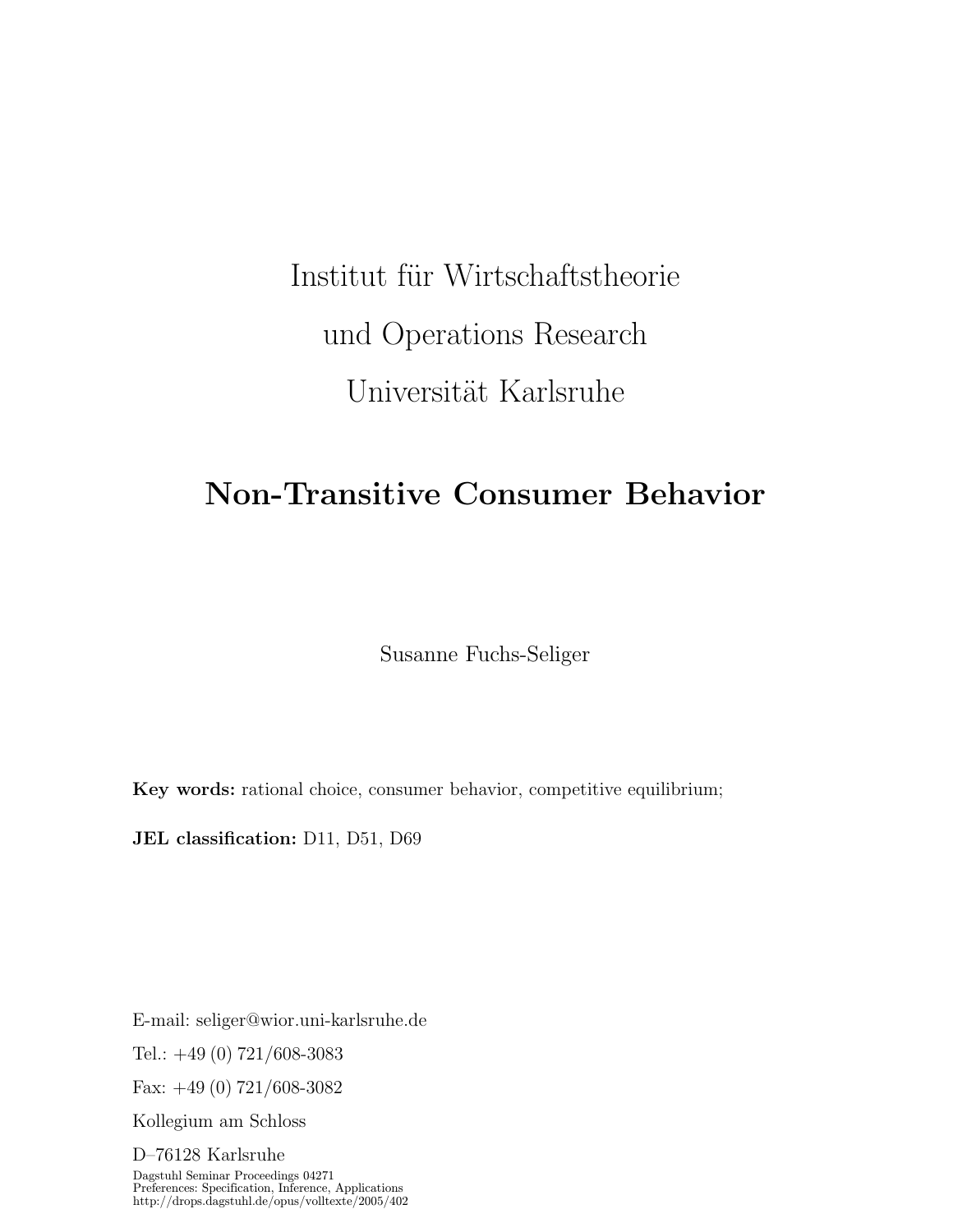#### 1. INTRODUCTION 1

Abstract. Rational choice when preferences are not required to be transitive and complete has been discussed in the literature for years. In this article transitivity and completeness of the preference relation is also not assumed. It will be shown that nevertheless the existence of a competitive equilibrium can be proven when those properties are replaced by a domination property which allows that there could be cicles among those alternatives which are of less importance for the individual and which he or she would never choose if better ones are available.

Moreover, one can show that the compensated demand function is continuous under very weak conditions, and because of this, Shephard's lemma follows without assuming transitivity and completeness of the underlying preferences.

# Extended Abstract

# 1. Introduction

Preferences of the individuals in an economy are usually assumed to be transitive and complete. In this article models of consumer behavior will be considered when preferences do not possess these properties. This conception is realistic since we often are not aware which of two alternatives we prefer, especially when they are of less importance for us or when it is not possible to compare them directly with each other. An appealing example when indifference is not transitive is the following one:

An individual may be indifferent between 1000 Euro and 1001 Euro, and he may be also indifferent between 1001 Euro and 1002 Euro, and so on, but usually he will not be indifferent between 1000 Euro and 10000 Euro.

In the following analysis two models of consumer behavior will be considered when preferences are not assumed to be transitive and complete. We will see that nevertheless appealing results can be deduced, as for instance continuity of the demand functions or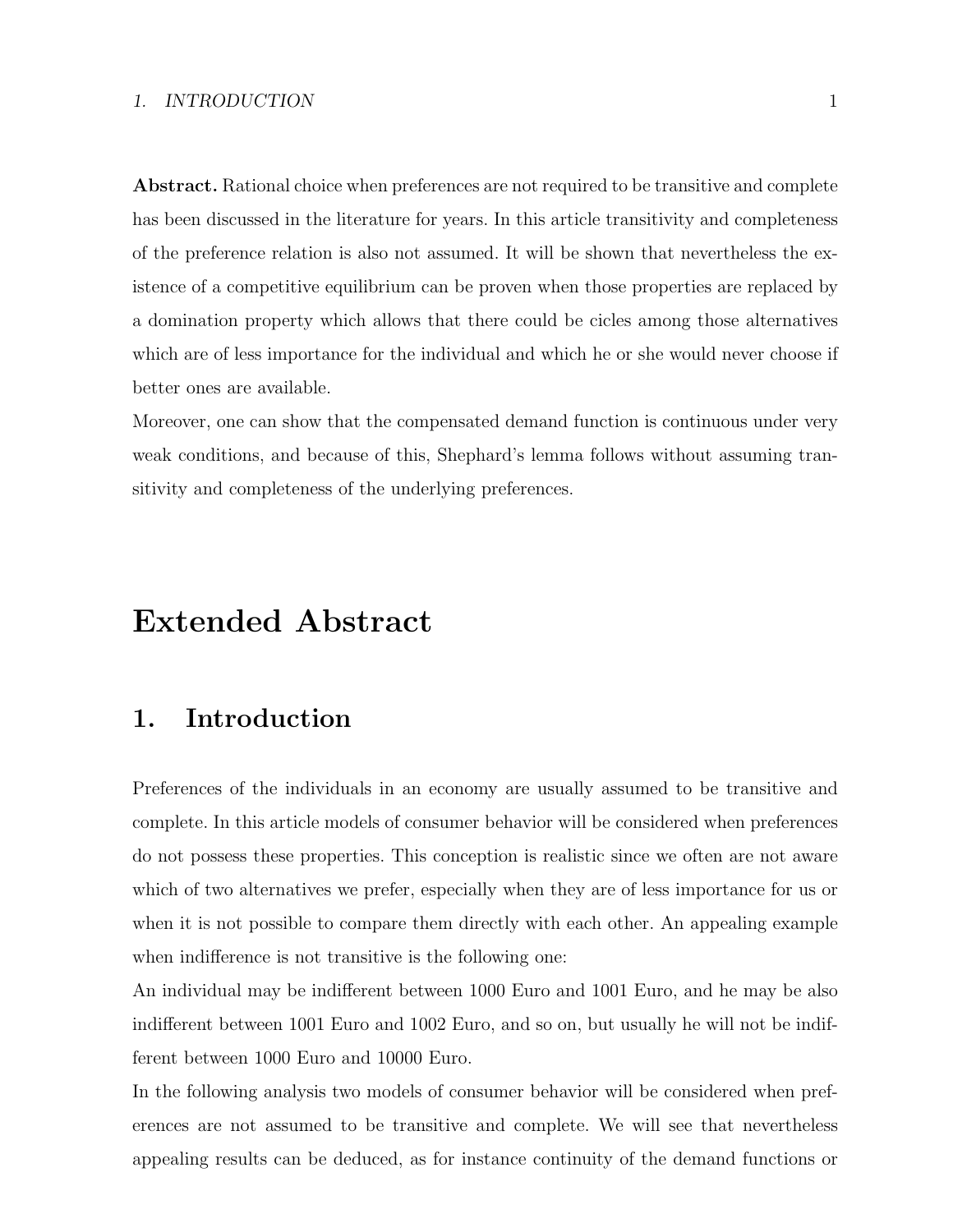the existence of a competitive equilibrium.

## 2. Existence of a Competitive Equilibrium

The existence of a competitive equilibrium without assuming transitivity and completeness of the underlying preferences has been firstly investigated by Gale and Mas-Colell [1], Mas-Colell [7] and Shafer and Sonnenschein [8]. These authors develop their analysis for abstract economies. More recently, an article of Kim and Richter [6] is also concerned with this problem. In this article instead of transitivity and completeness of the preferences another property, defined in Definition 1, will be applied.

Therefore, let us consider a nonempty set of alternatives  $X$ , and a relation  $R$  on X, representing the preferences of the individual.  $xRy$  means, in the opinion of the individual,  $x$  is at least as good as  $y$ .

**Definition 1**: (Domination of alternatives): For any relation  $R$  on  $X$ , a finite set  $\{x^1, ..., x^m\} \subseteq B$  is said to be "dominated in B" if there exists an  $y \in B$  such that  $yRy$ and  $yRx^i$  for  $j = 1, ..., m$ .

The intuitive interpretation of Definition 1 is the following one: The individual is aware that he appreciates the alternative y at least as much as the other alternative  $x^1,...,x^k$ , but he may be undecided between some of the latter.

In order to recall what is meant by a competitive equilibrium in an economy we have preliminarily to recall further definitions and results. Therefore, let us consider an economic agent who in every price-income situation  $(p, M), (p, M) \in \mathbb{R}_{++}^n \times \mathbb{R}_+^{1}$ , chooses a commodity bundle  $h(p, M)$  out of a budget set  $B(p, M) = \{x \in \mathbb{R}_+^n \mid px \leq M\}.$ This function  $h: \mathbb{R}_{++}^n \times \mathbb{R}_+ \longrightarrow \mathbb{R}_+^n$ ,  $x = h(p, M)$ , describing consumer behavior, will be called "demand function". More generally one can introduce a "demand correspondence"

 $x^{1)}x \in \mathbb{R}_{+}^{n} \Longleftrightarrow x \geq 0, x = (x_{1}, ..., x_{n}).$ ,  $x \in \mathbb{R}_{++}^{n} \Longleftrightarrow x > 0.$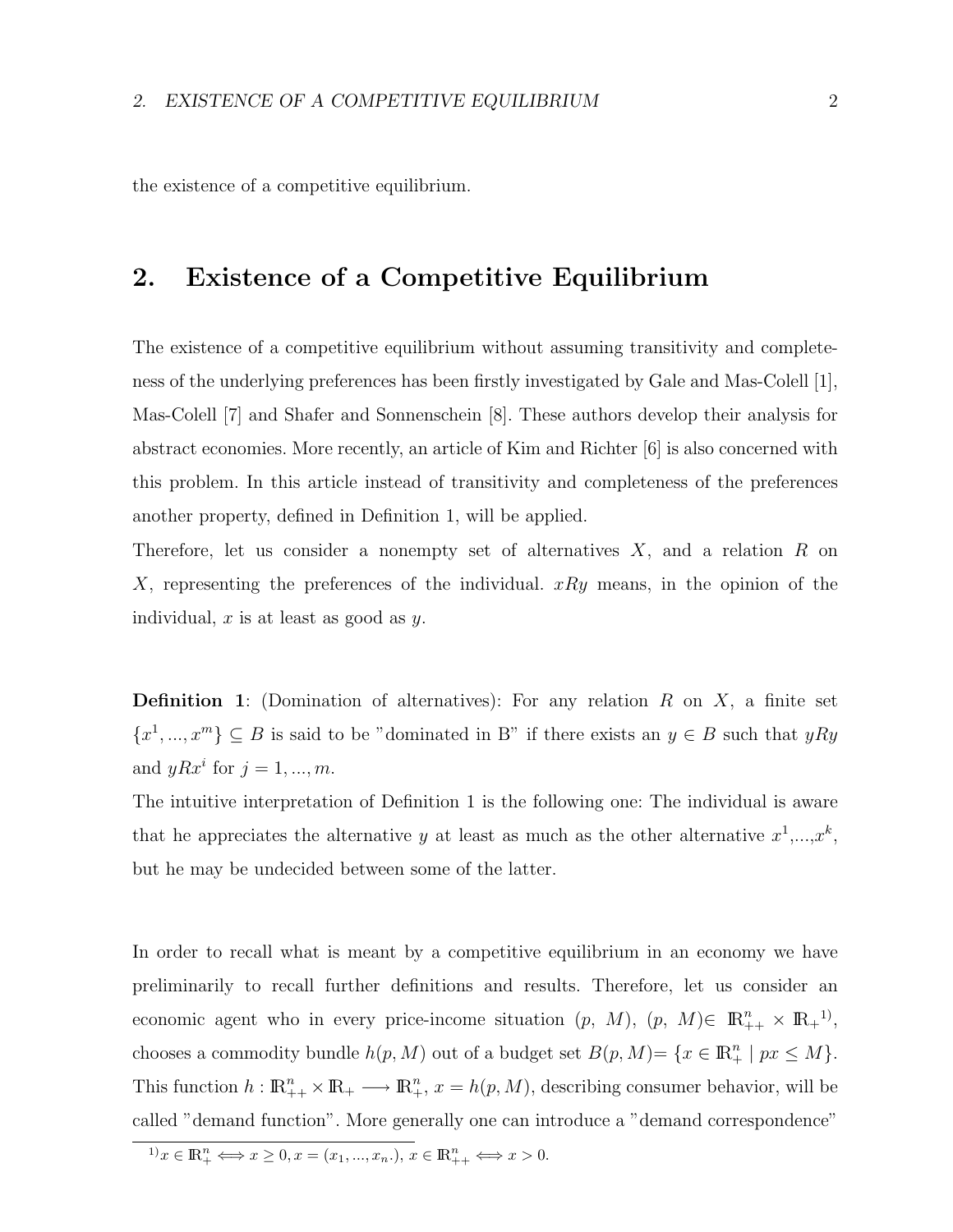$h: \mathbb{R}_{++}^n \times \mathbb{R}_+ \longrightarrow 2^{\mathbb{R}_{+}^n}$ , where  $2^{\mathbb{R}_{+}^n}$  denotes the power set of  $\mathbb{R}_{+}^n$ . In our interpretation this means, that the individual can choose more than one commodity bundle out of  $B(p, M)$  in the price-income situation  $(p, M)$ . Throughout this paper we assume  $h(p, M) \neq \emptyset$ , for all  $(p, M) \in \mathbb{R}_{++}^n \times \mathbb{R}_+$ . We will call a consumer "rational" when in every price-income situation he or she chooses the best alternatives out of  $B(p, M)$ . This also presumes, that the consumer reveals his or her preferences by the actions. Formally it means

**Definition 2**: Given a demand correspondence  $h: \mathbb{R}^n_{++} \times \mathbb{R}_+ \longrightarrow 2^{\mathbb{R}^n_+}$ , and a relation  $R$ on  $X \subseteq \mathbb{R}^n_+$ . Then h is called "rational" with respect to R iff for all  $(p, M) \in \mathbb{R}^n_{++} \times \mathbb{R}_+$ ,  $h(p, M) = \{x \in X \mid x \in B(p, M) \land \forall y \in X \cap B(p, M) : xRy\}.$ 

We will now consider a finite, non-empty set  $I$  of individuals and an exchange economy **€** where every individual *i* has an initial equipment  $e^i$  ∈  $\mathbb{R}^n_+$  which he can sell. Given the price system  $p \in \mathbb{R}_{++}^n$  the individual can earn  $pe^i = \sum_{j=1}^n p_j e^i_j$  amounts of money.

In order to make clear that the demand function of every individual depends on his or her preference relation  $\succeq_i$  on  $\mathbb{R}^n_+$  and the initial equipment  $e^i$  we follow Hildenbrand and Kirman [5] and write  $\varphi(\succeq_i, e^i, p)$  instead of  $h^i(p, M)$ .

Every individual  $i \in I$  acts rationally with respect to  $\succeq_i$ , and his or her behavior is described by a demand correspondence  $\varphi: p \longrightarrow \varphi(\succeq_i, e^i, p)$ , where  $p \in \mathbb{R}_{++}^n$  is a price vector and  $\varphi(\succeq_i, e^i, p) = \{x \in \mathbb{R}^n_+ \mid px \leq pe^i \land \forall y \in \mathbb{R}^n_+ : py \leq pe^i \Rightarrow x \succeq_i y\}.$ 

A Walras-equilibrium  $((x^{*i})_{i\in I}, p^*)$  of an economy  $\mathfrak{E} = ((\succeq_i)_{i\in I}, (e^i)_{i\in I}, \mathbb{R}^n_+)$  is defined by

\n- i) 
$$
x^{*_i} \in \varphi(\succeq_i, e^i, p^*)
$$
 and
\n- ii)  $\sum_{i \in I} x^{*_i} \leq \sum_{i \in I} e^i$ .
\n

We will present conditions which imply the existence of a competitive equilibrium. The proof bases heavily on the upper hemicontinuity of the demand correspondence which has been proved in [2]. Upper hemicontinuity of a demand function can be defined in the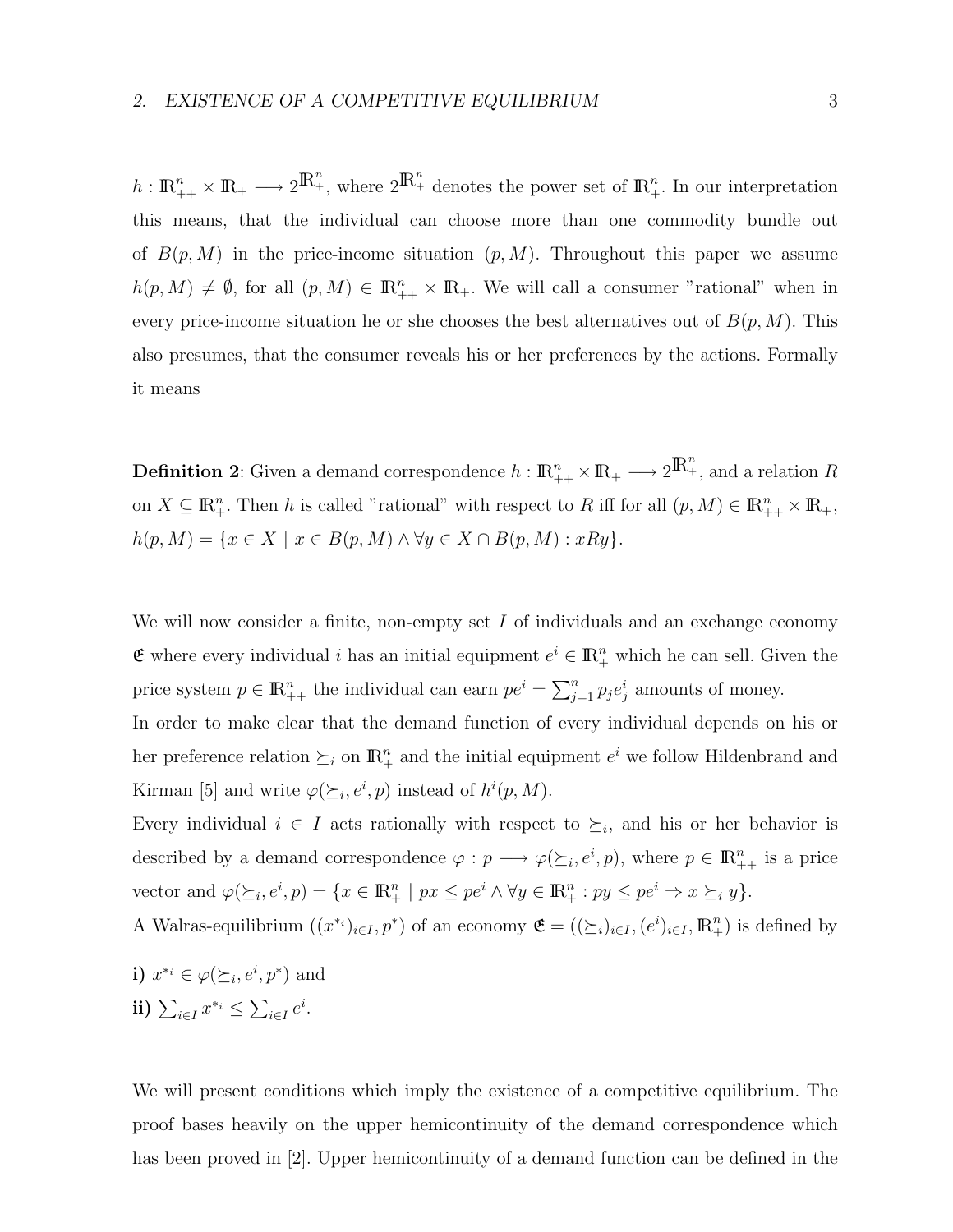Let  $F: S \longrightarrow 2^T$ , where  $S, T \subseteq \mathbb{R}^n$ , then F is called "upper hemicontinuous" at  $x^0 \in S$ , if for every  $\langle x^k \rangle, x^k \in S$ , with  $\lim_{k\to\infty} x^k = x^0$ , and for every sequence  $\langle y^k \rangle$ with  $y^k \in F(x^k)$ , there exists a convergent subsequence  $\langle y^{k_j} \rangle$  of  $\langle y^k \rangle$ , such that  $\lim_{j\to\infty} y^{k_j} = y \in F(x^0)$ . F is called upper hemicontinuous if it is upper hemicontinuous at every  $x \in S$ .

Now I will recall Theorem 3 in [2], where upper hemicontinuity of a demand correspondence is shown, when the domain of h is  $\mathfrak{B}^*$ , i.e. the family of all competitive budget sets  $B(p, M) = \{x \mid x \in \mathbb{R}_+^n \wedge px \leq M\}$  for all  $p \in \mathbb{R}_{++}^n$  and  $M \in \mathbb{R}_+$ . Instead of  $h(B(p, M))$ one can write  $h(p, M)$ .

**Lemma 1** (see Theorem 3 in [2], p.75<sup>2</sup>) Consider R on  $\mathbb{R}^n_+$  such that R is continuous<sup>3)</sup> on  $\mathbb{R}^n_+$  and let  $R(x)$  be convex for all  $x \in \mathbb{R}^n_+$ . Furthermore, let every finite subset  $A \subseteq B$ with cardinality  $n + 1$  be dominated in B for every  $B \in \mathfrak{B}^*$ . Then there exists an upper hemicontinuous choice correspondence  $h: I\!\!R^n_{++}\times I\!\!R_+\longrightarrow 2I\!\!R^n_+$  rational with respect to R.

We will now demonstrate the existence of a competitive equilibrium when we assume domination of alternatives instead of completeness and transitivity of the preferences. The proof bases heavily on Hildenbrand's and Kirman's Proposition 3.1 ([5], p.93) where these authors show certain properties of the demand functions which imply the existence of a competitive equilibrium. It will be shown that these properties also hold under the conditions of this article.

**Theorem 2** Consider an economy  $\mathfrak{E}$  with every agent  $i \in I$  having a continuous and

<sup>&</sup>lt;sup>2)</sup>In the proof of Theorem 3 in [2], p.75, line 16 from above write "there exists  $z^0 \in B(p^0, M^0)$ " instead of "there exists  $z^0 \in h(p^0, M^0)$ ".

<sup>&</sup>lt;sup>3)</sup>R is continuous on X, if for all  $x \in X$ ,  $R(x) = \{z \mid z \in X \land zRx\}$  and  $R^{-1}(x) = \{z \mid z \in X \land xRz\}$ is closed in X.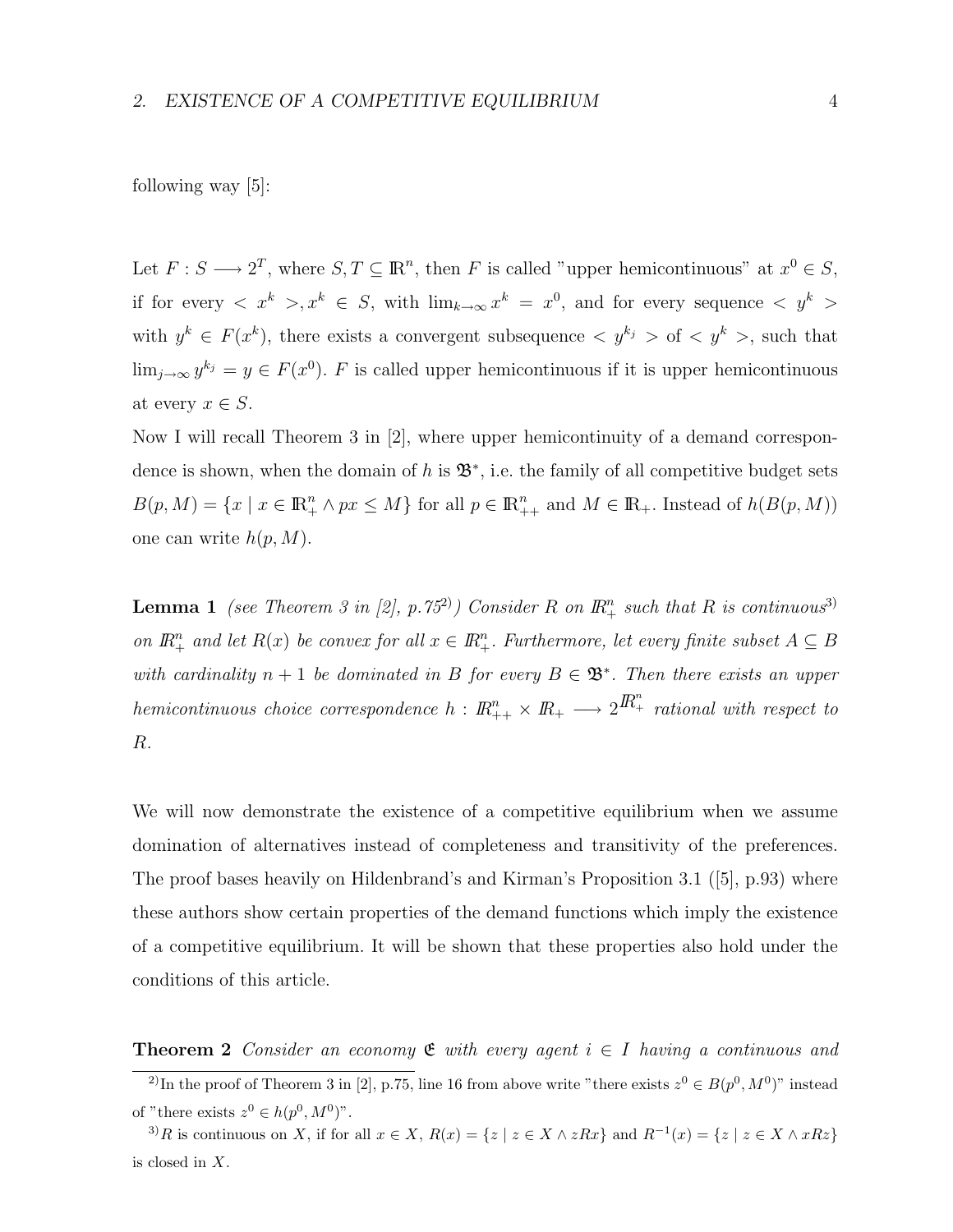monotonic relation<sup>4</sup>  $\succeq_i$  on  $\mathbb{R}^n_+$ , and let  $R^i(x) = \{y \mid y \in \mathbb{R}^n_+ \land y \succeq_i x\}$  be convex for all  $x \in \mathbb{R}^n_+$ . Moreover, let for every  $B \in \mathfrak{B}^*$  every set  $A \subseteq B$  with  $|A| = n + 1$ be dominated in B, and additionally assume  $\sum_{i\in I} e^i > 0$ . Then there exists a Walrasequilibrium  $((x^{*_i})_{i\in I}, (p^*))$  in  $\mathfrak{E}$ . If additionally,  $\succeq_i$  satisfies the following strict convexity condition,  $x \sim_i y \land x \neq y \Rightarrow \lambda x + (1 - \lambda)y \succ_i y, \forall \lambda \in ]0,1[^5]$ , for all  $x, y \in \mathbb{R}_+^n$ , then  $x^i = \varphi(\succeq_i, e^i, p^*)$  is fulfilled.

**Proof.** Application of Lemma 1 together with the definition of  $\varphi$  yields that  $\varphi(\succeq_i, e^i, \cdot)$ is well-defined on  $\mathbb{R}_{++}^n$  and rational with respect to  $\succeq_i$ . Moreover,  $\varphi(\succeq_i, e^i, p)$  is compact, since  $R^i(x,p) = \{y \in \mathbb{R}^n_+ \mid py \le pe^i \land y \succeq_i x\}$  is compact, and therefore  $\varphi(\succeq_i,e^i,p) =$  $\bigcap_{x\in{\rm I\!R}_+^n} R^i(x,p)$  is compact. From the definition of  $\varphi$  we can also immediately conclude that  $\varphi(\succeq_i, e^i, \cdot)$ , is homogeneous of degree zero in prices. Upper hemicontinuity of  $\varphi(\succeq_i, e^i, \cdot)$ , immediately follows from Lemma 1. Next, one has to show the following property:

For every sequence  $\langle p^k \rangle, p^k \in \mathbb{R}_{++}^n$ :

$$
\left[\lim_{k\to\infty}p^k=\bar{p}\geq 0 \land \bar{p}\neq 0 \land \bar{p}\neq 0\right]\Rightarrow \inf\left\{\parallel x\parallel\right|x\in\varphi(\succeq_i,e^i,p^k)\right\}\to\infty.
$$

However, if we examine the proof of Hildenbrand and Kirman in order to show this property we can see that transitivity or completeness of  $\succeq_i$  is nowhere used, and thus it also holds under the present conditions.

Since  $R^i(x)$  is convex, we also have that  $R^i(x, p)$  is convex, and therefore

 $\varphi(\succeq_i, e^i, p) = \bigcap_{x \in \mathbb{R}^n_+} R^i(x, p)$  is convex. Finally, if  $\succeq_i$  satisfies the above strict convexity condition, then  $\varphi$  is a function.

Based on the above properties which are only concerned with demand correspondences or - if  $\succeq_i$  is strictly convex - with demand functions, the existence of a Walras-equilibrium follows (see [5], Theorem 3.1 and 3.2).  $\blacksquare$ 

We thus have seen that in the existence theorem of a Walras-equilibrium we can replace transitivity and connectedness of the preference relation by the domination of alternatives.

<sup>4)</sup>A relation  $\succeq$  on X is monotonic if  $x \geq y \land x \neq y \Rightarrow \lambda x + (1 - \lambda)y \succ y, \forall \lambda \in ]0,1[$  where  $\succ$  is the asymmetric part of  $\succeq$  .

<sup>5)</sup> $x \sim y$  means,  $x \succeq y \land y \succeq x; x \succ y$  means,  $x \succeq y \land \neg(y \succeq x)$ .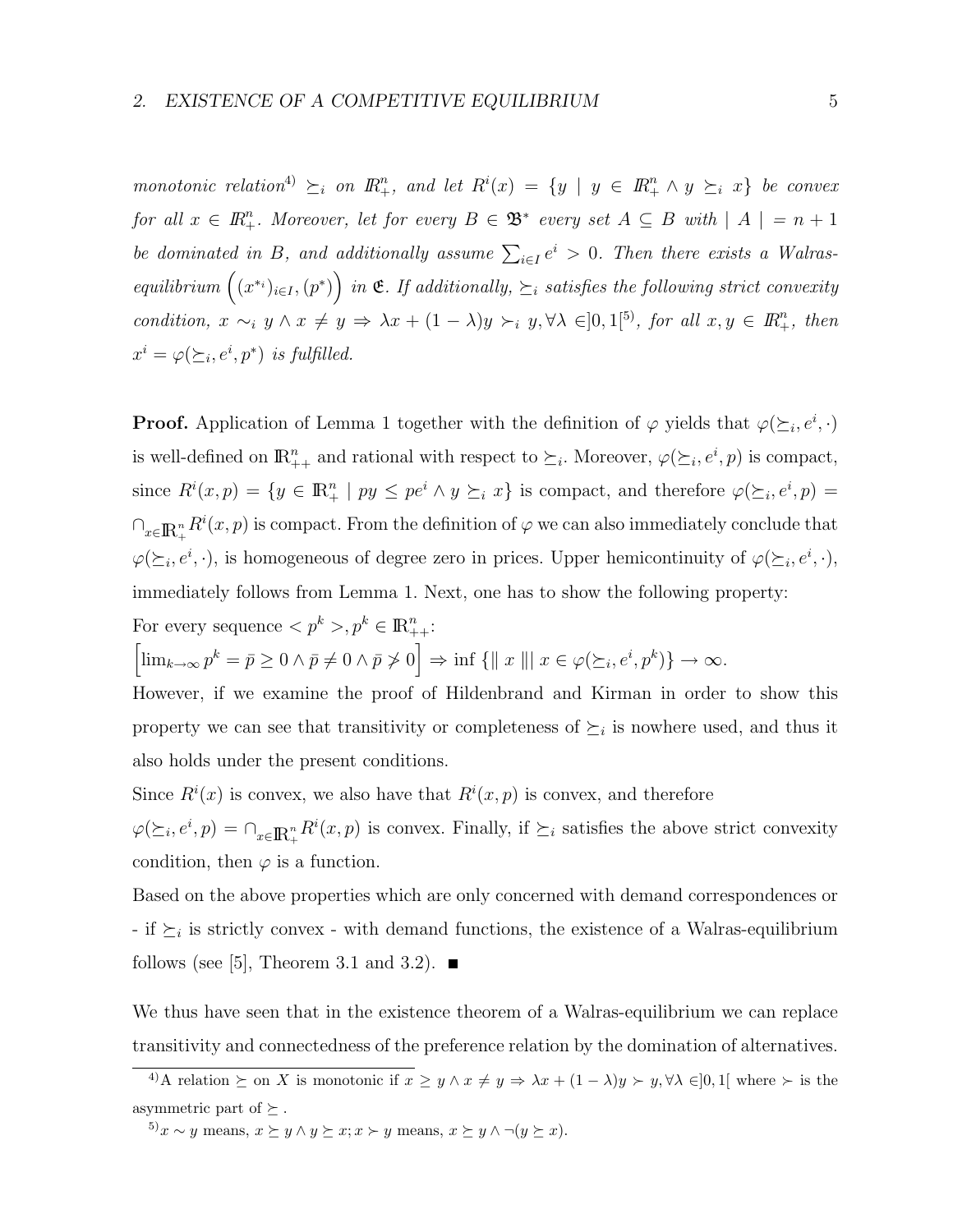#### 3. COMPENSATED DEMAND 6

## 3. Compensated Demand

Closely related to (direct) demand functions are compensated demand functions, defined by  $g(p, x) = \arg \min \{ pz \mid z \in X \land z \succeq x \}, \text{ for } (p, x) \in \mathbb{R}^n_{++} \times X, \text{ where } X \subseteq \mathbb{R}^n_+$ . Hence,  $g(p, x)$  consists of those alternatives which according to the opinion of the individual are at least as good as  $x$  and which are the cheapest ones in the price situation p. One can show that compensated demand functions, or more generally, compensated demand correspondences are defined under quite weak assumptions [3]. Therefore, let us recall the following basic model of consumer behavior:

(A1)  $X \subseteq \mathbb{R}^n_+$ ,  $X \neq \emptyset$ , is supposed to be a closed set alternatives.

 $(A2) \succeq$  is a reflexive relation on X.

(A3)  $\succeq$  is upper semicontinuous on X, i.e. the set  $R(x) = \{y \in X \mid y \succeq x\}$  is closed in X for every  $x \in X$ .

Under these conditions the compensated demand correspondence

 $g: \mathbb{R}_{++}^n \times X \longrightarrow 2^X, g(p,x) \subseteq X$  is well defined. One can even show that under these weak assumptions (A1) to (A3),  $g(\cdot, x^0)$  is upper hemicontinuous with respect to p. For the proof recall that  $m(p, x) = min\{pz \mid z \in X \land z \succeq x\}$  is known as income compensation function.

**Theorem 3** Under (A1) to (A3),  $g: \mathbb{R}^n_{++} \times X \longrightarrow 2^X, g(p, x^0) \subseteq X$ , is upper hemicontinuous with respect to p for every  $x^0 \in X$ .

**Proof.** Let  $\langle p^k \rangle, p^k \in \mathbb{R}_{++}^n$  be a sequence, such that  $\lim_{k\to\infty} p^k = \tilde{p} \in \mathbb{R}_{++}^n$  and let  $x^k \in g(p^k, x^0)$ . Since  $\succeq$  is reflexive the definition of  $g(p^k, x^0)$  yields  $p^k x^k \leq p^k x^0$ . Since  $p^k >$  is convergent it is also bounded, and hence, in view of the previous inequality,  $\langle x^k \rangle$  is also bounded. Thus there exists a subsequence  $\langle x^{k_j} \rangle$  of  $\langle x^k \rangle$ , and  $\tilde{x} \in \mathbb{R}^n_+$  such that  $\lim_{j\to\infty} x^{k_j} = \tilde{x}$ . Since  $p^{k_j}x^{k_j} \leq p^{k_j}x^0$ , we obtain  $\lim_{j\to\infty} p^{k_j}x^{k_j} \leq \tilde{p}x^0$ .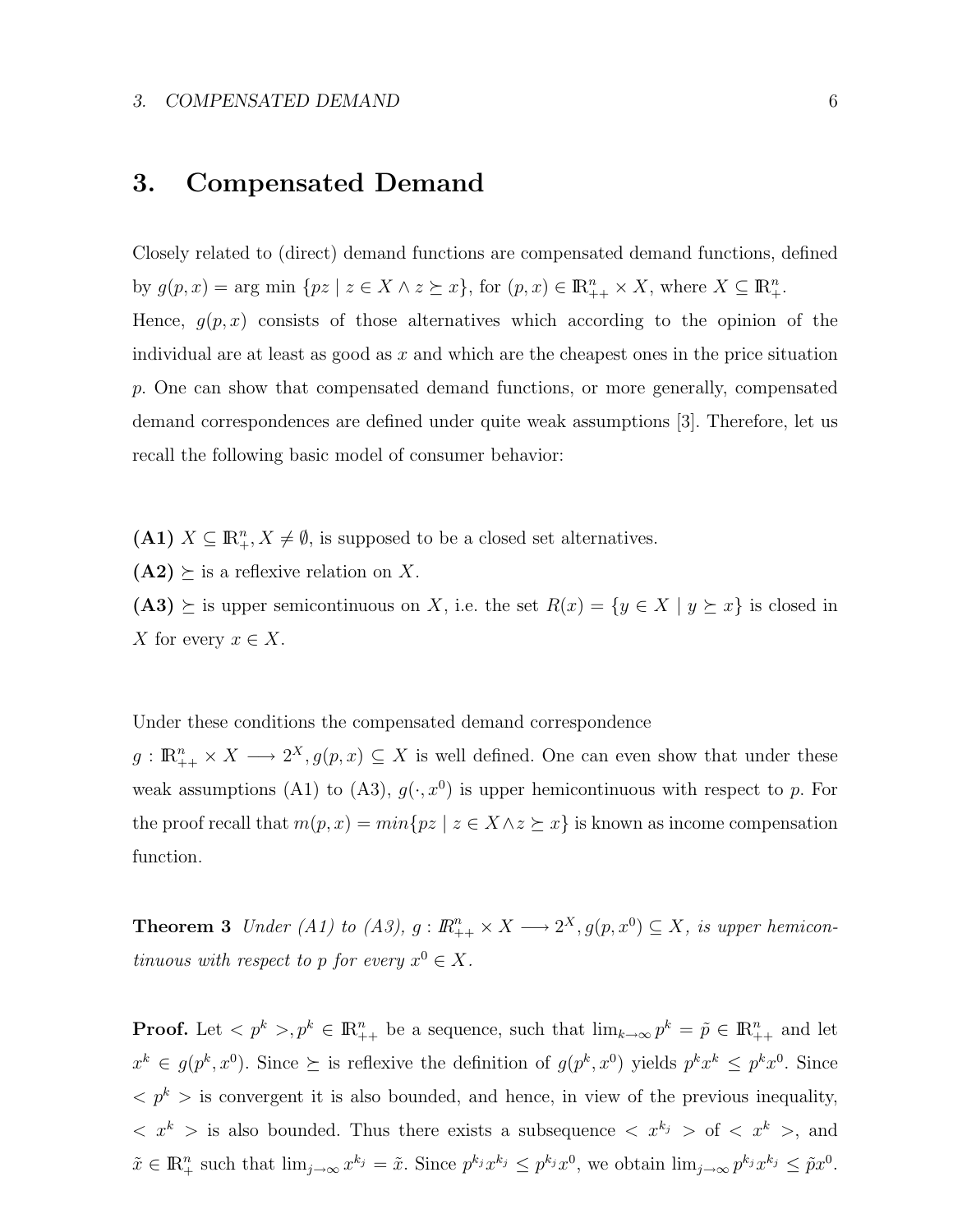#### 4. SUMMARY 7

By definition of  $g(p^{k_j}, x^{0}), x^{k_j} \geq x^{0}$ , and hence in view of upper semicontinuity of  $\succeq$ ,  $\tilde{x} \succeq x^0$ . By definition of  $g(p^k, x^0)$  we have  $p^k x^k = m(p^k, x^0)$ . By a former result (see [3], Lemma 1)  $m(\cdot, x^0)$  is continous with respect to p, and thus  $\tilde{p}\tilde{x} = \lim_{j\to\infty} p^{k_j} \lim_{j\to\infty} x^{k_j} =$  $\lim_{j\to\infty} p^{k_j} x^{k_j} = \lim_{j\to\infty} m(p^{k_j}, x^0) = m(\tilde{p}, x^0).$ 

Since we also have  $\tilde{x} \succeq x^0$ , we thus obtain  $\tilde{x} \in g(\tilde{p}, x^0)$ . This concludes our proof.

The above result is rather important, because based on it one can show that Shephard's Lemma holds, when  $g(p, x)$  is single-valued [4]. Single-valuedness of  $g(p, x)$  for instance follows, when  $\succeq$  is strictly convex.

### 4. Summary

In this article conditions were presented which imply the existence of a competitive equilibrium without assuming transitivity and completeness of the underlying individual preferences. These attributes are replaced by a domination property which is concerned with the mostly preferred alternatives in the budget sets.

Moreover, one can show that under conditions still weaker than the above ones the compensated demand correspondence also possesses important properties, which imply the validity of Shephard's Lemma.

# References

- [1] Gale, D. and Mas-Colell, A., "A Short Proof of the Existence of Equilibrium without Order Preferences", J. Math. Econ., 2 (1975), 9-15
- [2] Fuchs-Seliger, S., "An Application of Helly's Theorem to Preference-Generated Choice Correspondences", Int. Econ. J., 25 (1984) 71-77
- [3] Fuchs-Seliger, S., "Compensated and Direct Demand without Transitive and Complete Preferences", Annals of OR 23 (1990), 299-310